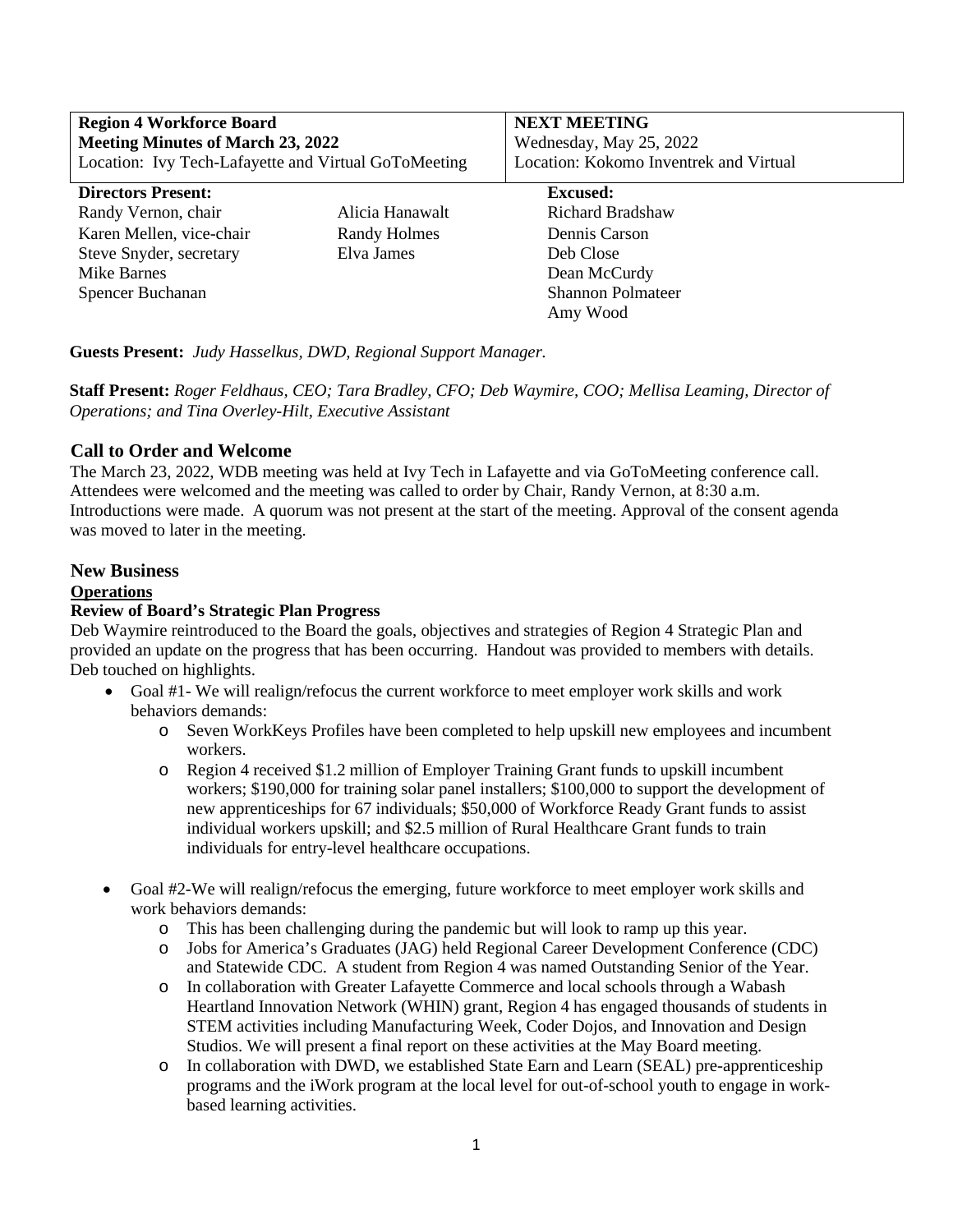- Goal #3-We will support initiatives that provide career opportunities for underutilized and incumbent workers that will meet employer work skill demands:
	- o Region 4's America's Promise Grant, Rural Healthcare Grant, Apprenticeship Expansion Grant and WIOA assisted 182 workers.
	- o Assisted 45 companies with applying for Employer Training Grant funds.
- Goal #4-We will collaborate with and convene strategic stakeholders, local partners, businesses, groups, and agencies to leverage resources.
	- o Region 4 has reached out and continues to collaborate with groups to bring funding to the region.
	- o Always seeking grant opportunities.

Roger Feldhaus recommended that, with the change in the economy and the change in the issues affecting the workforce, a strategic planning session be scheduled later this program year. A draft summary of Indiana's WIOA Combined Plan Modification is also available. It includes initiatives to be aware of and include in Region 4's plan.

# **Grant Overview Chart**

Deb Waymire continued sharing a spreadsheet with grant funding sources, funding amounts, and the purpose of each grant.

- **Disaster Grant** \$131,500 Humanitarian Assistance grant that helps Food Finders and Logansport Memorial Hospital.
- **Recovery Grant \$305,314 to assists dislocated workers**
- **ASE Grant** \$100,000 to increase apprenticeships, assisted 67 individuals.
- **WRG** \$50,000 to assist individuals to skill up.
- **Performance Support Grant**
	- o **WorkLife** an employee retention resource benefit available to an employer's employees to help with life issues and employee retention. It is a pilot program in Indiana. A company has already contacted WorkLife and is interested in the program. Additional information and discussion ensued with Board members. Jim Huh, WorkLife Partnership, has been invited to attend the May  $25<sup>th</sup>$  WDB meeting.
	- o **ITEP** Youth Career Connect grant working with Ivy Tech Kokomo to assist dual credit students with gaps in funding.
	- o **Renewable Energy** Solar Panel installation projects in Region 4 working with Ivy Tech Kokomo, Ivy Tech Lafayette and IBEW.
	- o **Employer Training** \$1.2 million has been obligated. Companies could get up to \$50,000 for incumbent worker training. Additional funding will be available July 1<sup>st</sup>.
- **COVID RR-UI Assistance –** Unemployment insurance registration assistance
- **Rural Healthcare Grant -** \$2.5 million grant over a four-year period with a focus on nursing career pathways.

# **Priority of Service**

Department of Labor (DOL) under the WIOA want local areas to serve above 50 percent of those who have the most need and would benefit from employment and training services. Priority of service must be given to recipients of Public Assistance, low-income individuals, and basic skill deficient individuals, along with veterans and spouses of veterans. DOL has established a goal that at least 75 percent of the participants served under WIOA consist of those who have significant barriers to employment. Currently, we serve everyone. If funds became limited, we want to insure we are serving those individuals most in need. Locally the Region 4 Workforce Board can define and set other priorities of service groups to reach the 75 percent. We recommend that the Board consider the following "Locally Established Priority of Service" groups: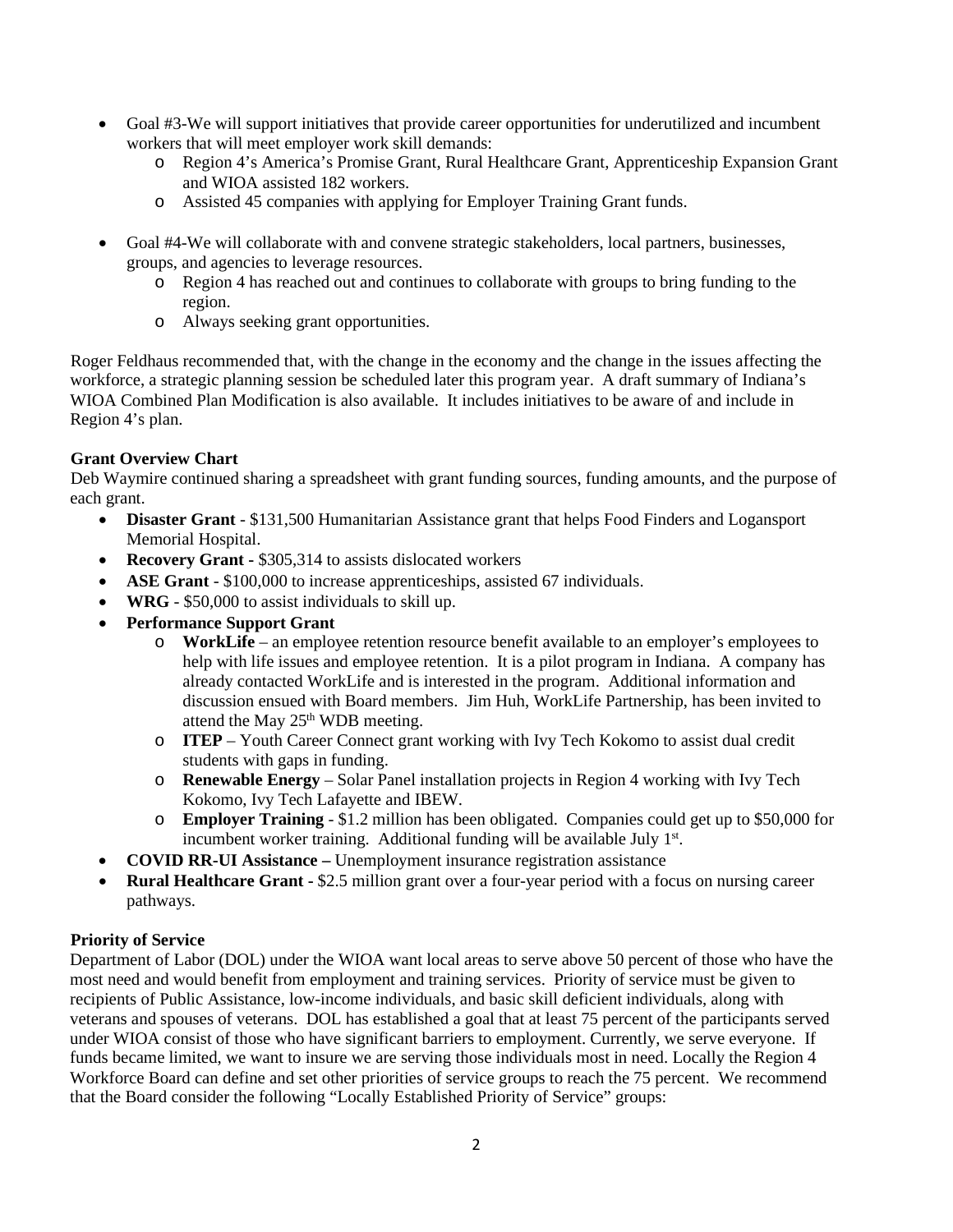- Individuals with Disability
- Single Parent
- Long Term Unemployed
	- o Indiana has defined "*long-term unemployed*" as an individual that has not worked for twentyseven or more weeks in aggregate over the past year.
- 55-year-old and older
- Under Employed
	- o Individuals employed less than full-time who are seeking full-time employment.
	- o Individuals who are employed in a position that is inadequate with respect to their skills and training.
	- o Individuals who are employed who meet the definition of a low-income individual in the WIOA Section 3(36).
	- o Individuals who are employed, but whose current job's earnings are not sufficient compared to their previous job's earnings from their previous employment, per state and/or local policy.

Board members discussed and asked questions regarding the priority of service groups. Priority of service will be determined by self-attestation.

A quorum was not in attendance to approve the Priority of Service. An attempt was made to reach absent Board members. Discussion was had regarding the holding of a special session.

# **Other Updates as Needed**

**WorkOne Office Update** – The WorkOne offices are fully open. Effective Monday, March 28<sup>th</sup>, facemasks will be optional. The offices are seeing more traffic. Lafayette and Kokomo WorkOne offices were open by appointment only and were working on a two-team structure. WorkOne offices in Logansport, Monticello, and Peru were closed and staff worked remotely and assisted customers virtually. Workshops were delivered virtually. We will continue virtual workshops because more individuals were able to engage in the workshops. Offices are getting back to normal, enhanced operations with the technology that is in place. There has been some staff turnover due to the many opportunities available in the local labor market. Also noted: We regularly offer and track customer surveys. We have been pleased to receive so many comments from customers on how much staff members have assisted them. Staff have done their jobs extremely well during this challenging time. Survey comments will be forwarded to the Board.

# **Board Administration**

# **Upcoming Conversation**

Roger Feldhaus will be having a conversation with Todd Hurst, Executive Director of Indiana Chamber's Institute of Workplace Excellence to learn about their Talent Resource Navigator initiative. Indiana Chamber will be focusing on collecting, organizing, and disseminating proven talent development strategies. They will be a source for information and assistance connecting with other initiatives outside our community that we can engage with.

# **Discussion with Regina Ashley, DWD, Chief of Staff**

Regina Ashley, the newly named Chief of Staff at DWD, is reaching out to every regional director to find out how the Department can establish better partnership/relationship with the regions.

# **Forthcoming INWBA and DWD Meetings**

Mike Barnes' meeting scheduled in April with Regional Workforce Board executives will focus on funding and how non-formula grants are given out to the regions. Discussions will provide new direction on interaction and support to regions and best communication practices.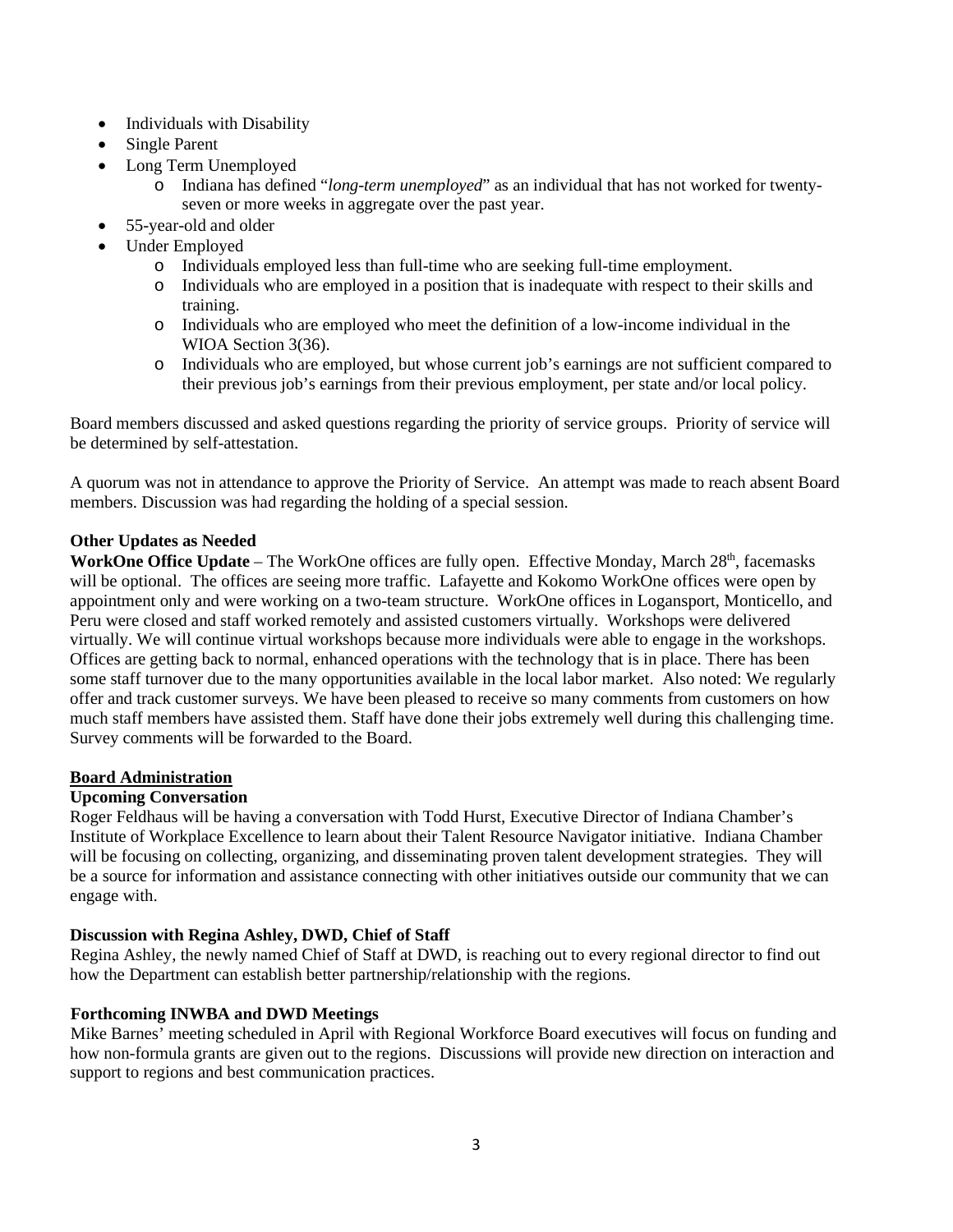Elva James joined the Board meeting virtually and a quorum was present.

#### **Priority of Service**

A motion was made to approve the Locally Defined Priority of Services as proposed including the five additional groups of individuals who most need and would benefit from employment and training services. **Motion: Spencer Buchanan Second: Steve Snyder Action:** Unanimous approval

The Local Plan will need to be modified to include the newly approved Locally defined Priority of Service groups.

# **Consent Agenda**

A motion was made to approve the consent agenda items as presented. **Motion: Randy Holmes Second: Karen Mellen Action:** Unanimous approval

#### **Board Administration (continued)**

#### **Non-Agenda Items**

Howard County and the Greater Kokomo Economic Development Alliance have purchased 140 acres for the development of an industrial park.

Charlie Sparks, President and CEO of Greater Kokomo Economic Development Alliance is retiring. Also, Mike McCool, Economic Development Manager retired, and Lori Dukes has been named the new Manager of Economic Development.

# **Pursuit of National Association of Workforce Board (NAWB) Upcoming Forum 2022**

The NAWB Forum will be held in-person April 11-14, 2022. As a Board, we will pass on attending the Forum this year. Roger Feldhaus would like us to consider joining NAWB and attending the Forum in 2023.

# **Election of Board officers at May meeting**

We will hold the election of officers for the next program year at the May  $25<sup>th</sup>$  meeting.

# **Draft – WDB Meeting Schedule for July 1, 2022, through June 30, 2023**

A draft meeting schedule for PY 22, July1, 2022-June 30, 2023, was shared with Board members. The WDB will continue to meet on the  $4<sup>th</sup>$  Wednesday of every other month. Meeting invitations will be sent to members for adding to their calendars.

# **Adjournment**

The meeting was adjourned at 10:05 AM. **Motion: Karen Mellen Second: Deb Close Action:**Unanimous approval by all members present

Respectfully submitted, Tina Overley-Hilt Executive Assistant